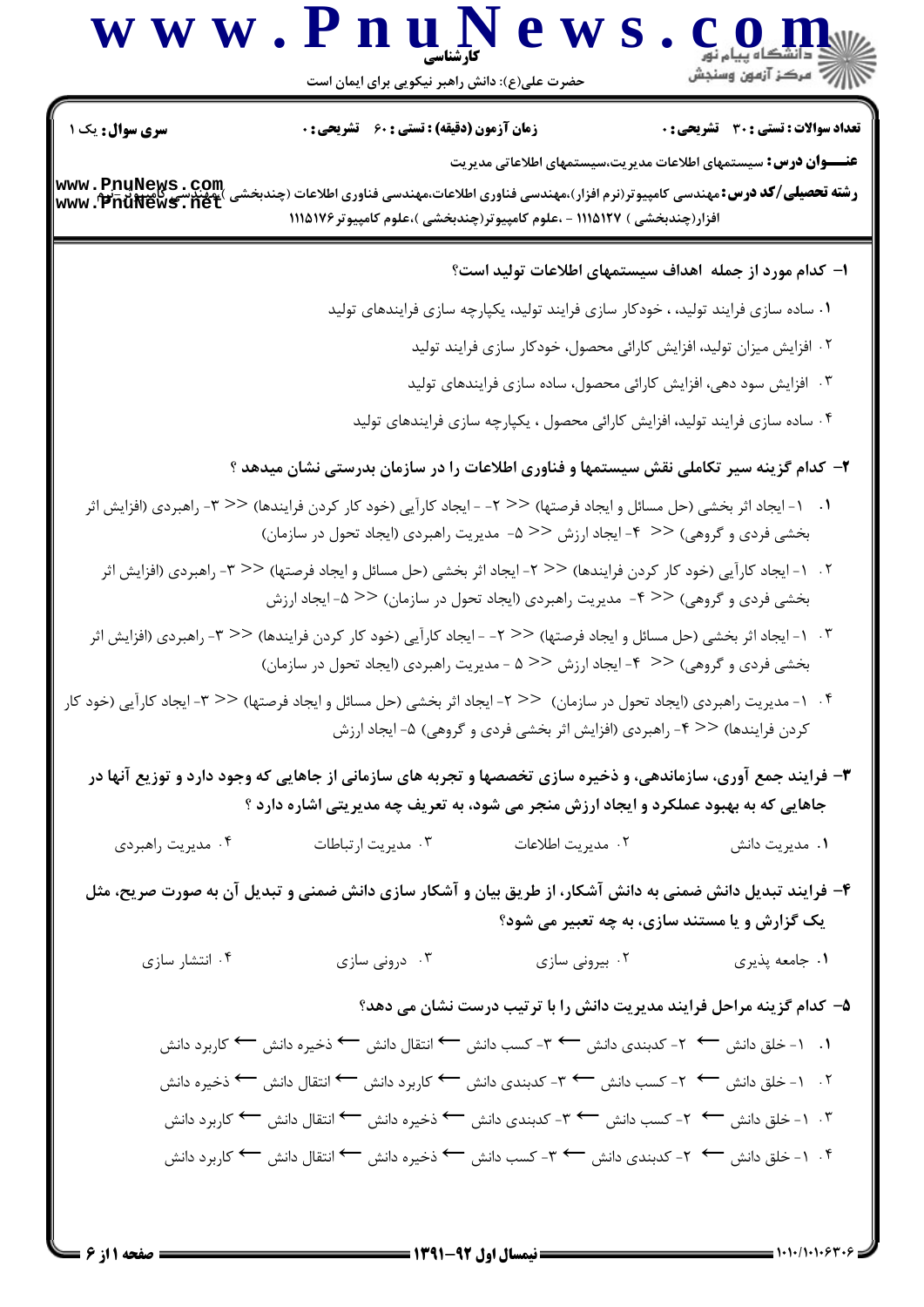| سری سوال: ۱ یک                      | <b>زمان آزمون (دقیقه) : تستی : 60 ٪ تشریحی : 0</b>                       | <b>تعداد سوالات : تستی : 30 - تشریحی : 0</b>                                                                                                                                                                                                                                                |
|-------------------------------------|--------------------------------------------------------------------------|---------------------------------------------------------------------------------------------------------------------------------------------------------------------------------------------------------------------------------------------------------------------------------------------|
| www.PnuNews.com<br> www.PnuNews.net | افزار(چندبخشی ) ۱۱۱۵۱۲۷ - ،علوم کامپیوتر(چندبخشی )،علوم کامپیوتر ۱۱۱۵۱۷۶ | <b>عنــــوان درس:</b> سیستمهای اطلاعات مدیریت،سیستمهای اطلاعاتی مدیریت<br><b>رشته تحصیلی/کد درس:</b> مهندسی کامپیوتر(نرم افزار)،مهندسی فناوری اطلاعات،مهندسی فناوری اطلاعات (چندبخشی                                                                                                        |
|                                     |                                                                          | ۶- ″خرید و فروش و مبادلات اطلاعات مرتبط با کالا و خدمات بر روی شبکه های ارتباطی اعم از اینترنت، اینترانت و<br>اکسترانت ؓ را چه تعریف می کنند ؟                                                                                                                                              |
|                                     | ٠٢ بازار الكترونيك                                                       | ٠١. بازاريابي الكترونيك                                                                                                                                                                                                                                                                     |
|                                     | ۰۴ تجارت الكترونيك                                                       | ۰۳ کسب و کار الکترونیک                                                                                                                                                                                                                                                                      |
|                                     |                                                                          | ۷- در مدیریت ارتباطات با مشتری روش ″سپردن تمامی ًمراحل ارتباط با مشتری (از مرحله بازاریابی و فروش تا خدمات پس از<br>فروش و دریافت بازخوردها) به یک فرد، به نحوی که سایر پرسنل نیز بتوانند بدون مراجعه به فرد به اطلاعات مشتری<br>دسترسی داشته باشند ّ به کدام مورد از موارد زیر اشاره دارد؟ |
|                                     | ۰۲ مدیریت ارتباط با مشتری عملیاتی                                        | ٠١ مديريت ارتباط با مشترى تحليلى                                                                                                                                                                                                                                                            |
|                                     | ۰۴ مدیریت ارتباط با مشتری راهبردی                                        | ۰۳ مدیریت ارتباط با مشتری تعاملی                                                                                                                                                                                                                                                            |
|                                     |                                                                          | ۸– در روش پیاده سازی سیستمهای اطلاعاتی روش ″اجرای هم زمان سیستم جدید و قدیم تا زمان کسب اطمینان از کارکرد<br>سیستم جدید ؒ به کدامیک از موارد زیر اشاره دارد ؟                                                                                                                               |
|                                     | ۰۲ روش تدریجی و یا مرحلهای                                               | ٠١ روش يكباره                                                                                                                                                                                                                                                                               |
|                                     | ۰۴ روش اجرای آزمایشی                                                     | ۰۳ روش موازی                                                                                                                                                                                                                                                                                |
|                                     |                                                                          | ۹– کدام مورد در رابطه با خصوصیات سازمانهای عصر اطلاعات صحیح است ؟                                                                                                                                                                                                                           |
|                                     |                                                                          | ۰۱ تمرکز بر رویه ها و وظایف جایگزین تمرکز بر روی پروژه ها شده است .                                                                                                                                                                                                                         |
|                                     |                                                                          | ۰۲ تمرکز بر فرایندها و پروژه ها جایکزین تمرکز بر وظایف و رویه های استاندارد شده است .                                                                                                                                                                                                       |
|                                     |                                                                          | ۰۳ مدیریت از حالت مشارکت و چرخشی خارج شده است .                                                                                                                                                                                                                                             |
|                                     |                                                                          | ۰۴ تمایز بین کنترل متمرکز و غیر متمرکز در سازمانها کاملا مشخص شده است .                                                                                                                                                                                                                     |
|                                     |                                                                          | <b>۱۰- چه نوع اطلاعاتی مرتبط با اهداف و سیاستهای دراز مدت سازمان است و برای مدیران سطوح بالا است</b> ؟                                                                                                                                                                                      |
|                                     | ٠٢ اطلاعات سطوح راهبردي                                                  | ۰۱ اطلاعات سطوح راهکاری                                                                                                                                                                                                                                                                     |
|                                     | ۰۴ اطلاعات سطوح کاربردی                                                  | ۰۳ اطلاعات سطوح عملياتي                                                                                                                                                                                                                                                                     |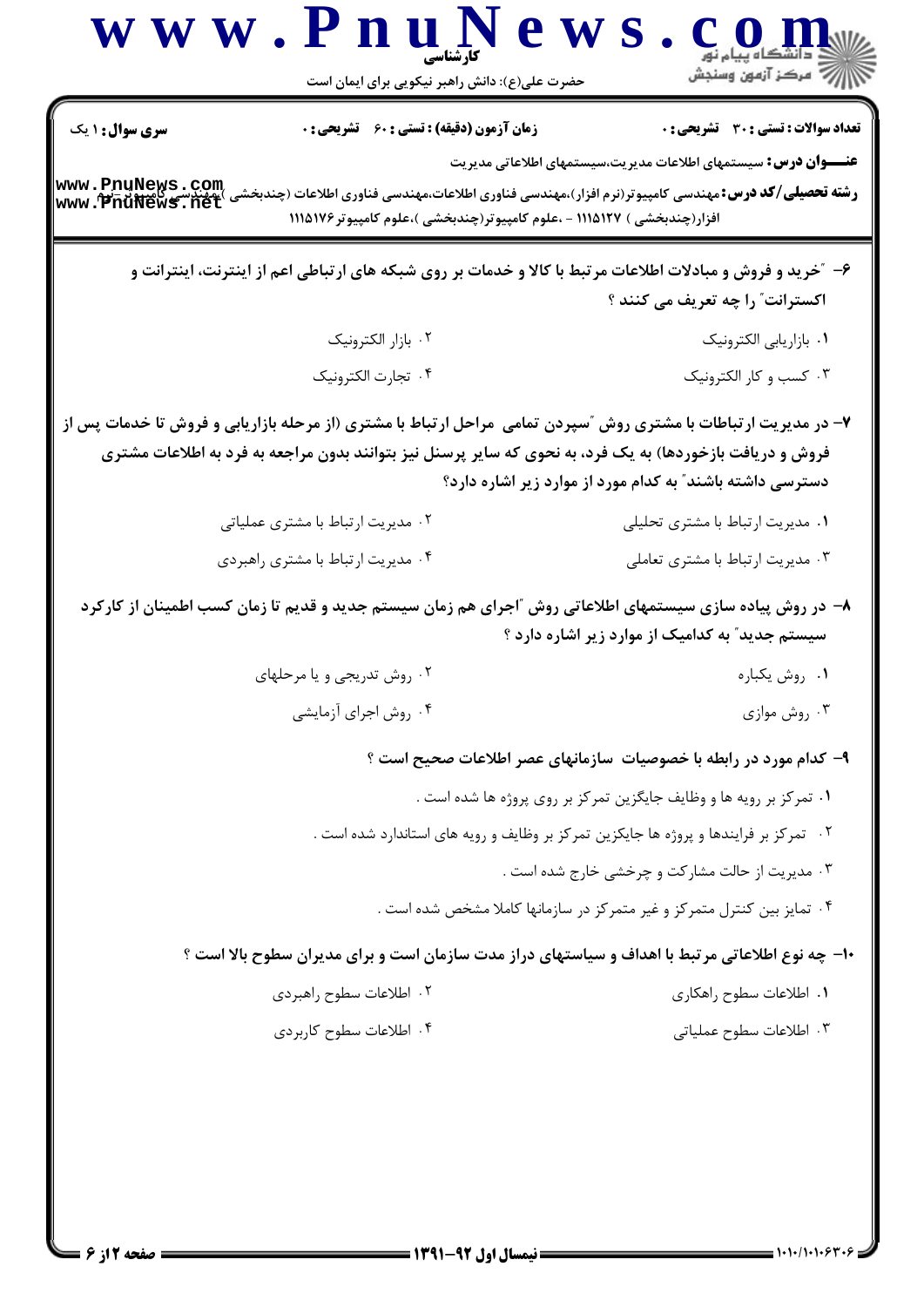## كارشناسي **w** w w . **P n u N e w s** . **c o m**<br> $\sum_{i=1}^{n}$

حضرت علي(ع): دانش راهبر نيكويي براي ايمان است

تعداد سوالات : تستي تشريحي زمان آزمون (دقيقه) : تستي تشريحي سري سوال ) ( +: ,+: + \*+: : :

**عنــــوان درس:** سیستمهای اطلاعات مدیریت،سیستمهای اطلاعاتی مدیریت

. Filling of the Syday of the Syday of Syday and Diversion . Filling and the Syday in the Syday and the Syday<br>و**شته تحصیلی/کد درس:** مهندسی کامپیوتر(نرم افزار)،مهندسی فناوری اطلاعات،مهندسی فناوری اطلاعات (چندبخشی )،<del>مهندسی</del> افزار(چندبخشی ) ۱۱۱۵۱۲۷ - ،علوم کامپیوتر(چندبخشی )،علوم کامپیوتر۱۱۱۵۱۷۶ **[www.PnuNews.com](http://pnunews.com) [www.PnuNews.net](http://pnunews.net)**

اا– کدام مورد از موارد زیر تعریف درستی از سیستمهای اطلاعاتی است ؟

- ۱. سیستمی که از کامپیوتر و سخت افزار استفاده می کند و برای منظور خاصی به کار گرفته میشود.
- ۲  $\cdot$  سیستمهای کامپیوتری که به شبکه های داخلی سازمان و اینترنت وصل شده و اطلاعات لازم را در زمینه خاصی ارائه میدهند.
	- ۰۳ مجموعه ای از سیستمها که شبکه های سازمان را پشتیبانی میکنند و اطلاعات مورد نیاز کاربران را فراهم میکنند.
- ۴ مجموعه ای از اجزا وابسته به هم که اطلاعات را جمع آوری، پردازش، ذخیره و توزیع میکنند تا از فرایندهای سازمانی پشتیبانی کنند.

**۱۲**- در رابطه با تاثیرات ساختاری فناوری اطلاعات بر سازمانها در حوزه تمرکز گرایی کدامیک از گزینه های زیر درست است ؟

- ا . سيستمها و فناوري اطلاعات به طور كلي باعث فراگير شدن اطلاعات در سطوح مختلف سازماني شده و دسترسي مديران ارشد سازمانی را به اطلاعات تسهیل کرده و در حوزه های عملیاتی و راهبردی منجر به تمرکز گرایی شده است .
- ۰۲ سیستمها و فناوری اطلاعات به طور کلی باعث فراگیر شدن اطلاعات در سطوح مختلف سازمانی شده و دسترسی مدیران ارشد سازمانی را به اطلاعات تسهیل کرده و در حوزه های عملیاتی و راهبردی منجر به عدم تمرکز گرایی شده است .
- ۰۳ سیستمها و فناوری اطلاعات به علت تسهیل دسترسی مدیران عالی سازمان به اطلاعات کلیدی تمرکز در تصمیمات راهبردی را افزایش داده، همجنين به علت بالا بردن توان نظارتي مديران عالي، منجر به تفويض اختيارات و عدم تمركز در حوزه راهكاري و عملياتي شده ست .

۴  $\cdot$  گسترش فناوری اطلاعات تاثیر چندانی در تمرکز گرایی نداشته است .

۱۳– پنج زیر سیستم اصلی کامپیوترهای مدرن کدامند ؟

- ۰۱ زیر سیستم ورودی، زیر سیستم پردازش، زیر سیستم حافظه، زیر سیستم خروجی، زیر سیستم ارتباطات
- ۰۲ زیر سیستم ورودی، زیر سیستم پردازش، زیر سیستم خروجی، زیر سیستم ارتباطات، زیر سیستم ارائه
- ۰۳ زیر سیستم ورودی، زیر سیستم پردازش، زیر سیستم حافظه، زیر سیستم بازیافت، زیر سیستم خروجی t
	- b a15- 
	  a15- 
	 H3
	 a15- 
	 =
	F a15- 
	 33 a15- &

۱۴- ایجاد شبکه به نحوی که کلیه رایانه ها به یک کنترل کننده مرکزی متصل می شوند، به عنوان چه روشی شناخته میشود ؟

۰۴ روش ترکیبی ۰۹ روش خطی سال ۲۰۰ روش حلقوی سال ۲۰۰ روش ستاره ای مسلم ۲۰۰ روش تر ک $\cdot$ ۴ روش تر ک $\cdot$ ۰ (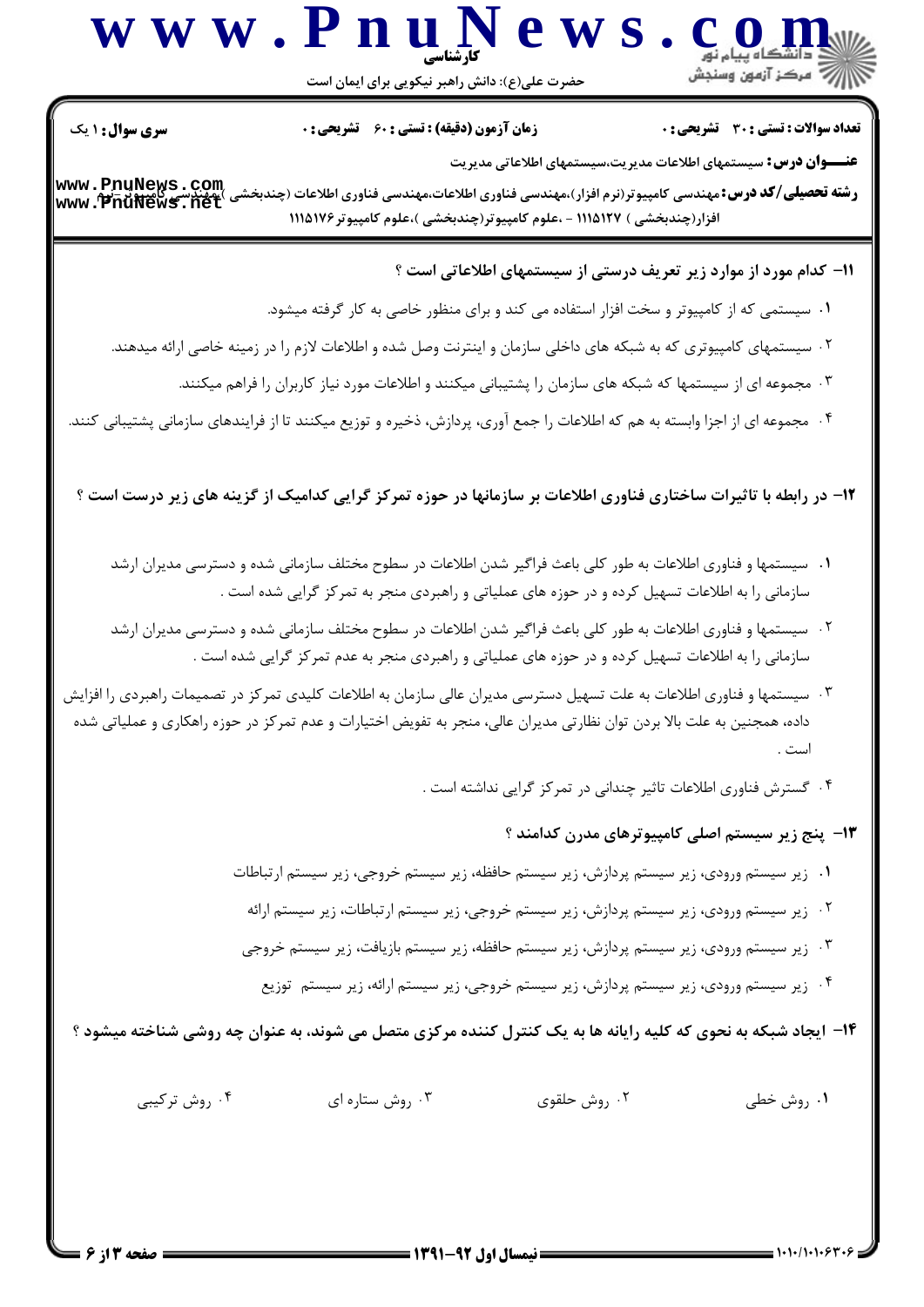|                                                               | www.PnuNews<br>حضرت علی(ع): دانش راهبر نیکویی برای ایمان است |                                                                                                                                                                                                                                                                                                                  |
|---------------------------------------------------------------|--------------------------------------------------------------|------------------------------------------------------------------------------------------------------------------------------------------------------------------------------------------------------------------------------------------------------------------------------------------------------------------|
| <b>سری سوال : ۱ یک</b><br>www.PnuNews.com<br> www.PnuNews.net | <b>زمان آزمون (دقیقه) : تستی : 60 ٪ تشریحی : 0</b>           | <b>تعداد سوالات : تستی : 30 - تشریحی : 0</b><br><b>عنــــوان درس:</b> سیستمهای اطلاعات مدیریت،سیستمهای اطلاعاتی مدیریت<br><b>رشته تحصیلی/گد درس:</b> مهندسی کامپیوتر(نرم افزار)،مهندسی فناوری اطلاعات،مهندسی فناوری اطلاعات (چندبخشی<br>افزار(چندبخشی ) ۱۱۱۵۱۲۷ - ،علوم کامپیوتر(چندبخشی )،علوم کامپیوتر ۱۱۱۵۱۷۶ |
|                                                               |                                                              | 1۵– پایگاههای داده که داده های لازم برای پشتیبانی از فرایندهای سازمانی را ذخیره می کنند، از قبیل پایگاه داده مشتریان،<br>منابع انسانی و یا موجودیها، را چه می نامند ؟                                                                                                                                            |
|                                                               | ۰۲ پایگاه داده عملیاتی                                       | ۰۱ پایگاه داده توزیعی                                                                                                                                                                                                                                                                                            |
|                                                               | ۰۴ پایگاه داده توصیفی                                        | ۰۳ پایگاه داده چند رسانه ای                                                                                                                                                                                                                                                                                      |
|                                                               |                                                              | ۱۶- چه نوع تصمیماتی معمولا توسط مدیران ارشد و یا راهبردی سازمان گرفته میشود ؟                                                                                                                                                                                                                                    |
|                                                               | ۰۲ تصمیمات ساختار یافته و برنامه ریزی شده                    | ۰۱ تصمیمات ساختار نیافته و برنامه ریزی نشده                                                                                                                                                                                                                                                                      |
|                                                               | ۰۴ تصمیمات ساختار یافته و برنامه ریزی نشده                   | ۰۳ تصمیمات ساختار نیافته و برنامه ریزی شده                                                                                                                                                                                                                                                                       |
|                                                               |                                                              | ۱۷– کدام گزینه ترتیب درست سیکل پردازش عملیات در سیستمهای پردازش عملیات را نشان میدهد؟                                                                                                                                                                                                                            |
|                                                               |                                                              | ۰۱ - ۱ - ورود داده ها، ۲- پردازش عملیات ، ۳- تایید داده ها، ۴- گزارش دهی ، ۵- ایجاد سیستم نگهداری مدارک و گزارشها، ۶-<br>نگهداری و به روز نگه داشتن پایگاه داده                                                                                                                                                  |
|                                                               |                                                              | ۰۲ - پردازش عملیات ، ۲- ورود داده ها ، ۳- تایید داده ها، ۴- گزارش دهی ، ۵- ایجاد سیستم نگهداری مدارک و گزارشها، ۶-<br>نگهداری و به روز نگه داشتن پایگاه داده                                                                                                                                                     |
|                                                               |                                                              | ۰۳ - ۱ - تایید داده ها ، ۲- ورود داده ها ، ۳- پردازش عملیات ، ۴- گزارش دهی ، ۵- ایجاد سیستم نگهداری مدارک و گزارشها، ۶-<br>نگهداری و به روز نگه داشتن پایگاه داده                                                                                                                                                |
|                                                               |                                                              | ۰۴ - ورود داده ها، ۲- تایید داده ها، ۳- پردازش عملیات، ۴- نگهداری و به روز نگه داشتن پایگاه داده، ۵- ایجاد سیستم نگهداری<br>مدارک و گزارشها، ۶- گزارش دهی                                                                                                                                                        |
|                                                               |                                                              | ۱۸– کدامیک از گزینه های زیر ترتیب درست فعالیتهای تبدیل داده به اطلاعات را نشان میدهد ؟                                                                                                                                                                                                                           |
|                                                               |                                                              | ۰۱     ۱- جمع أوري >> ٢- ويرايش >> ٣- طبقه بندي >> ۴- ذخيره >> ۵- بازيافت >>  ۶- پردازش >> ٧- انتشار                                                                                                                                                                                                             |
|                                                               |                                                              | ۲. ۱- جمع آوری >> ۲- ذخیره >> ۳- طبقه بندی >>۴- ویرایش >> ۵- بازیافت >> ۶- پردازش >> ۷- انتشار                                                                                                                                                                                                                   |
|                                                               |                                                              | ۳.   ۱- جمع آوری >> ۲- طبقه بندی >> ۳- ویرایش >> ۴- پردازش >> ۵- ذخیره >>  ۶- بازیافت >> ۷- انتشار                                                                                                                                                                                                               |
|                                                               |                                                              | ۰۴     ۱- جمع آوری >> ۲- پردازش >> ۳- طبقه بندی >> ۴- ذخیره >> ۵- بازیافت >>  ۶- ویرایش >> ۷- انتشار                                                                                                                                                                                                             |
|                                                               |                                                              | ۱۹- کدام گزینه برای تعریف سیستمهای مدیریت تصمیم گیری صحیح است ؟                                                                                                                                                                                                                                                  |
|                                                               |                                                              | ۰۱ سیستمی که با استفاده از اطلاعات آماری و تحلیلی و پردازش آنها به تصمیم گیری اتوماتیک برای سازمانها مبادرت می ورزد .                                                                                                                                                                                            |
|                                                               |                                                              | ۰۲ سیستم که با استفاده از پردازش داده های خاص، آنها را به اطلاعات برای مدیران تبدیل میکند.                                                                                                                                                                                                                       |
|                                                               |                                                              | ۰۳ یک سیستم اطلاعات تعاملی که اطلاعات، مدل ها و ابزارهای دستکاری داده ها را برای کمک به تصمیم گیرندگان ارائه میکند .                                                                                                                                                                                             |
|                                                               |                                                              | ۰۴ سیستمهای اطلاعاتی که برای اتوماتیک سازی تصمیمات در سازمانها مورد استفاده قرار می گیرد .                                                                                                                                                                                                                       |
| = صفحه ۱۴ز ۶ =                                                |                                                              | $\longrightarrow$ $\longleftarrow$ $\longmapsto$ $\longmapsto$ $\longmapsto$ $\longmapsto$                                                                                                                                                                                                                       |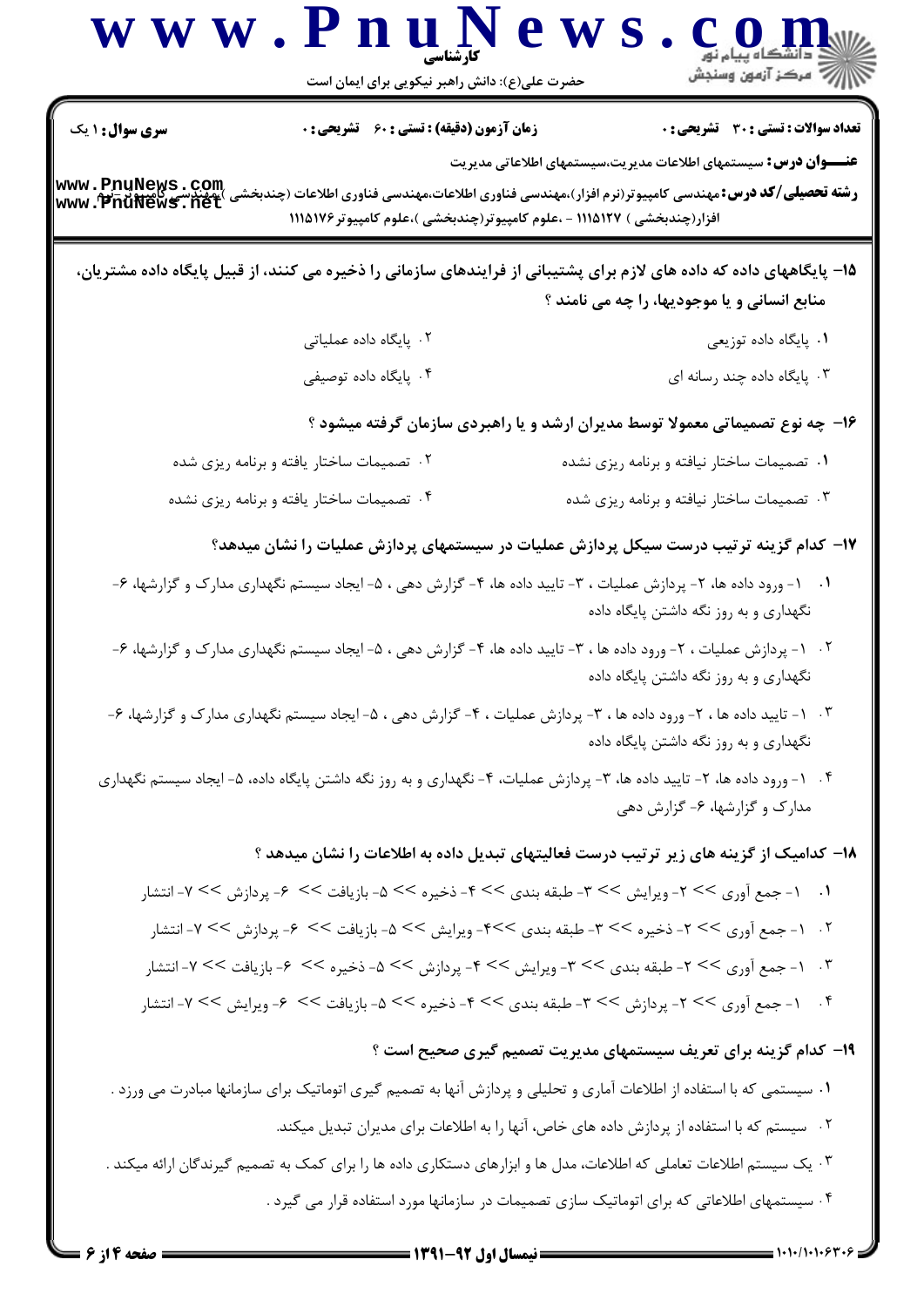|                                     | حضرت علی(ع): دانش راهبر نیکویی برای ایمان است                            | رد دانشڪاه پيام نور<br>¶7⁄ مرڪز آزمون وسنجش                                                                                                                                                        |
|-------------------------------------|--------------------------------------------------------------------------|----------------------------------------------------------------------------------------------------------------------------------------------------------------------------------------------------|
| <b>سری سوال :</b> ۱ یک              | <b>زمان آزمون (دقیقه) : تستی : 60 ٪ تشریحی : 0</b>                       | <b>تعداد سوالات : تستی : 30 ٪ تشریحی : 0</b>                                                                                                                                                       |
| www.PnuNews.com<br> www.PnuNews.net | افزار(چندبخشی ) ۱۱۱۵۱۲۷ - ،علوم کامپیوتر(چندبخشی )،علوم کامپیوتر ۱۱۱۵۱۷۶ | <b>عنــــوان درس:</b> سیستمهای اطلاعات مدیریت،سیستمهای اطلاعاتی مدیریت<br><b>رشته تحصیلی/کد درس:</b> مهندسی کامپیوتر(نرم افزار)،مهندسی فناوری اطلاعات،مهندسی فناوری اطلاعات (چندبخشی               |
|                                     |                                                                          | <b>۲۰</b> - هوش مصنوعی به چه نوع علمی اشاره دارد ؟                                                                                                                                                 |
|                                     |                                                                          | ۰۱ علمی که در آن نحوه تولید سیستمهایی مطرح میگردد که اطلاعات را به طور خودکار از داده استخراج میکنند.                                                                                              |
|                                     |                                                                          | ۰۲ علمی که در آن نحوه ساخت ماشینهایی مطرح می گردد که بر مبنای تفکر انسان و هوش طبیعی عمل میکنند.                                                                                                   |
|                                     |                                                                          | ۰۳ علمی که تمرکز بر تولید سیستمهایی دارد که به اشکال مختلف ، دانش هوشمند را از اطلاعات و داده استخراج می کنند.                                                                                     |
|                                     |                                                                          | ۰۴ علمی که در آن دانش هوشمند به اشکال مختف تولید میشود.                                                                                                                                            |
|                                     |                                                                          | <b>۲۱</b> - کدام سیستم ویژگیهای زیر را دارا میباشد ؟<br>حل مسئله بر اساس ابتکار، سعی و خطا<br>پردازش دانش<br>توانایی یادگیری                                                                       |
|                                     | ۰۲ سیستمهای مدیریت دانش                                                  | ۰۱ سیستمهای اطلاعات مدیریت                                                                                                                                                                         |
|                                     | ۰۴ سیستمهای تصمیم یار                                                    | ۰۳ سیستمهای خبره                                                                                                                                                                                   |
|                                     |                                                                          | ۲۲– در حوزه مدیریت منابع انسانی، سیستمهای اطلاعاتی که مدیران را در اتخاذ تصمیماتی که بر جمع آوری ًمنابع تاکید دارند،<br>از قبیل طراحی شغلها، و سیستمهای حقوق و دستمزد ، در کدام سطح قرار میگیرند ؟ |
|                                     | ۰۲ سیستمهای سطح عملیاتی                                                  | ۰۱ سیستمهای سطح راهبردی                                                                                                                                                                            |
|                                     | ۰۴ سیستمهای سطح راهکاری                                                  | ۰۳ سیستمهای سطح بنیادی                                                                                                                                                                             |
|                                     |                                                                          | ۲۳– کدام سیستم اطلاعاتی ، عملیات و رویدادهای اقتصادی و جریان مالی سازمان را ثبت و گزارش میدهند ؟                                                                                                   |
|                                     | ۰۲ سیستمهای اطلاعات مالی                                                 | ٠١ سيستمهاى اطلاعات اقتصادى                                                                                                                                                                        |
|                                     | ۰۴ سیستمهای اطلاعات حسابداری                                             | ۰۳ سیستمهای اطلاعات بازاریابی                                                                                                                                                                      |
|                                     |                                                                          | <b>34</b> - کدام گزینه برای تعریف مدیریت راهبردی صحیح می باشد ؟                                                                                                                                    |
|                                     |                                                                          | ۰۱ مدیریت راهبردی شامل مشخص کردن رویکردهای سازمان در ابعاد مختلف، از جمله در حوزه های راهبردی و عملیاتی و نیز مدیریت<br>موارد روزمره را نیز در بر میگیرد.                                          |
|                                     |                                                                          | <sup>۲</sup> ۰ مدیریت راهبردی شامل تعیین روشها برای استفاده از تکنولوژیهای جدید در سازمانها و نیز استفاده از ابزار هوشمند در راستای بهبود<br>کسب و کار است.                                        |
|                                     |                                                                          | ۰۳ مدیریت راهبردی شامل تعیین اهداف سازمانی، ایجاد سیاستها و برنامه هایی برای رسیدن به اهداف تعیین شده و تخصیص منابع<br>جهت اجرای برنامه ها می باشد.                                                |
|                                     |                                                                          | ۰۴ مدیریت راهبردی شامل استفاده بهینه از منابع سازمان در جهت اهداف راهبردی، عملیاتی و کاربردی است.                                                                                                  |